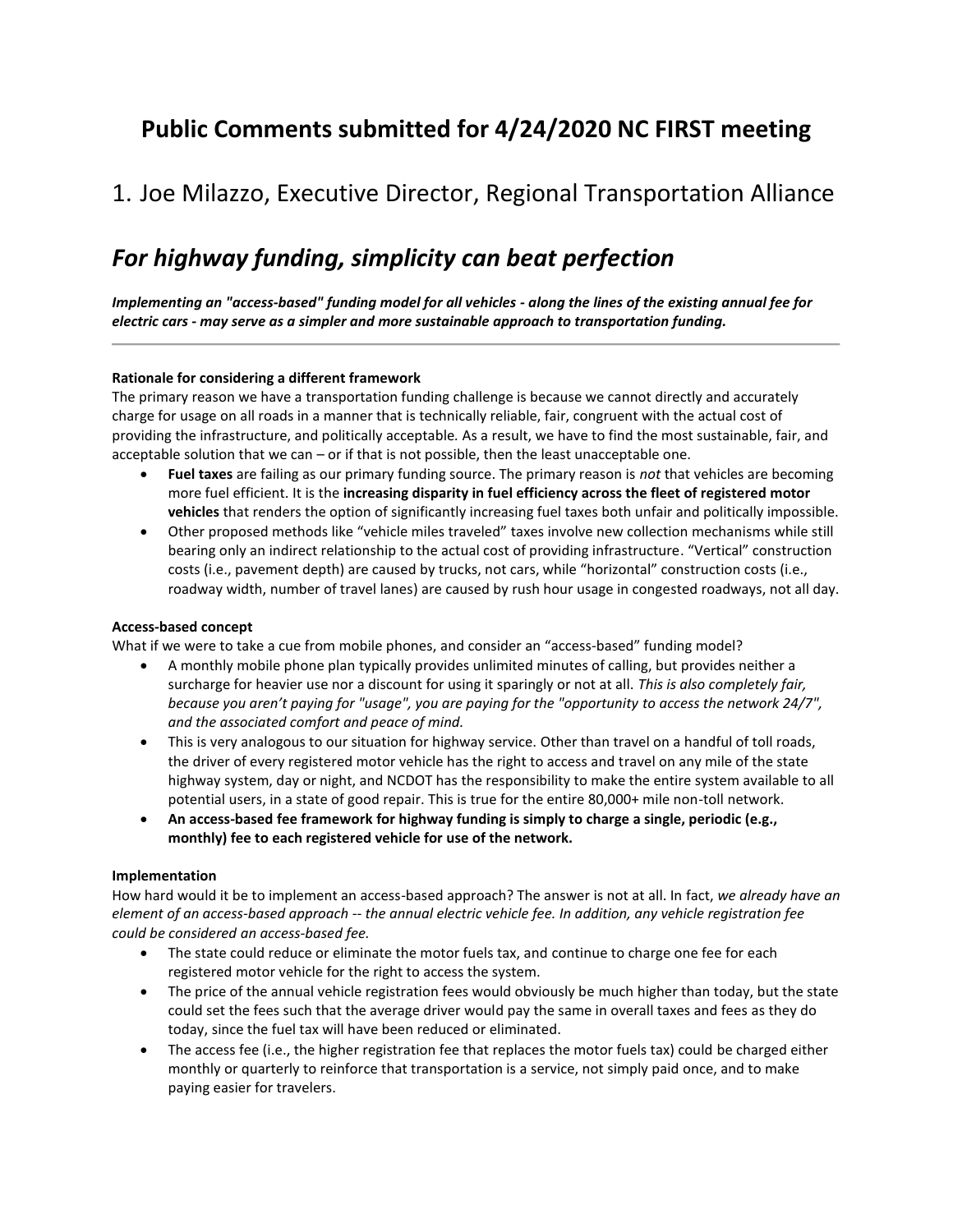• The beauty of the access-based approach is the simplicity. There would be no worries about monthly reporting, tampering with odometers, etc. *Since an access-based fee would simply be a larger registration fee – which already exists – there would not be a need to create a new collection or enforcement method.*

#### • **Long-term sustainability**

Registration fee levels could be raised over time as need be to keep state transportation funding whole, without any worry about increasing overall fleet fuel efficiency impacting revenue. *Since all vehicles would pay the same rate, it doesn't matter how much or how little they travel, or what propulsion method they use.*

#### • **Out of state revenue – possible hold harmless provision**

If the loss of out-of-state motor fuels tax revenue were an issue, a "hold harmless" provision could be to dedicate a small proportion of sales taxes collected at convenience stores to transportation instead of the general fund. This may be both politically and fiscally acceptable given the expected increase in expected overall sales and thus sales tax collections at convenience stores due to the reduction in the overall price of fuel.

### • **Conclusion**

If we can move the conversation away from the current focus on indirect "user fees" like the motor fuel tax or proposals involving pure miles driven – which bear little to no direct relation to NCDOT's cost of providing the service anyway – we have the opportunity for a more sustainable framework. An accessbased funding model is not a user-fee based approach – it is one that provides and values access to the system. NCDOT has to make the entire road system available for both heavy and occasional users at any time, and the value to users is the ability to access any part of that system 24/7.

## 2. Wyatt Helsabeck, Thomasville, NC

I am a firm believer in railroads. The NC DOT has done a fine job with our passenger trains. Keep up the good work, maybe a commuter train to the airports in Charlotte and Greensboro.

How about considering something like an RDU (rail diesel unit) to run in the Greensboro, Winston-Salem, High Point, Thomasville and Lexington area? Tracks are already in place. I expect there would be sufficient riders if the units could stop in convenient locations. There shouldn't be too much trouble with track time, etc. Some stations already exist.

Thanks for your consideration.

## 3. Russell Manning

Comment for NC FIRST commission. This would take a long term commitment. Hike the gas tax. Exempt NC vehicles. Most fuel pumps allow data entry. You pull up to pump, enter your plate number and your mileage, and pay a mileage tax. Mileage is reconciled at annual inspection or transfer. This would tax drivers at a more fair rate as a benefit of a mileage tax without the privacy implications of any sort of tracking system. Some issues that would need worked out: verifying that users are entering their own plate, accounting for miles driven out of state.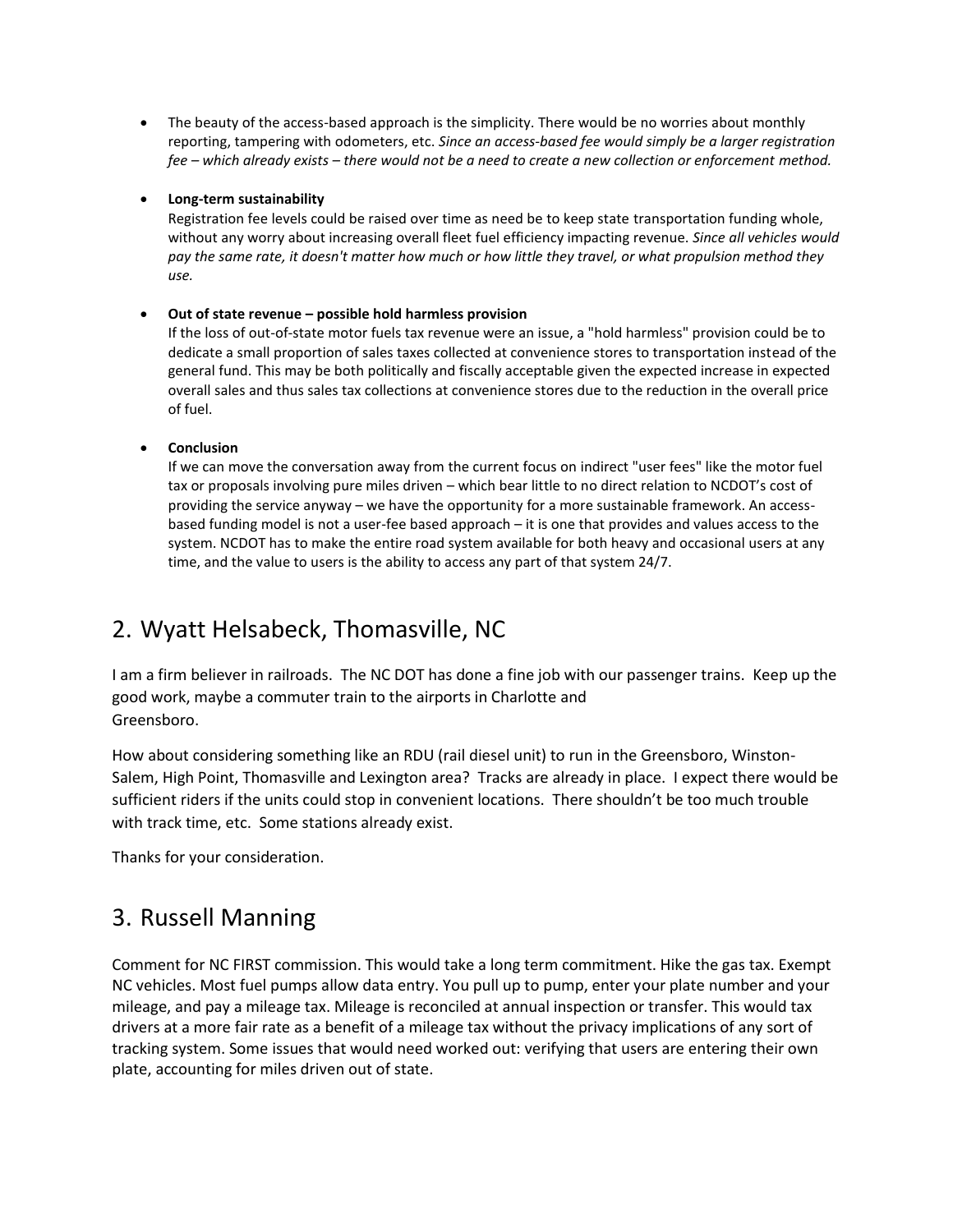## 4. Jim Buck

### It's Time for a Vehicle Miles Traveled Tax

Historically the NCDOT's motor fuels tax has served as a consumption tax with the underlining assumption that the more gas you bought the more wear and tear you had on North Carolina's roads. This is in line with other utilities charging for what the consumer uses whether it be gas, electric, or water. So in keeping with this tradition, we should try to tax people on the amount of driving they do and on how much their vehicle weighs. The weight is important since the weight is directly proportional to the damage done to our infrastructure.

A VMT tax would be easy if all the drivers used North Carolina registered cars. If that were true, at the annual inspection the odometer would be read and last year's odometer reading would be subtracted from it to obtain the numbers of miles driven. This would be multiplied by a tax rate and the amount would have to be paid in order to renew the registration – similar to how the DMV added the county property tax to the registration renewal.

There are three big issues that come up: out-of-state drivers, in-state drivers that drive out of state, and businesses, especially trucking companies. First, how would we collect tax from out-of-state drivers using North Carolina roads? I would propose collecting at the pump like we do today. I envision a person going to a gas station in North Carolina and at the pump entering their license tag number, which reduces the price for in-state residents. This way, NC residents are paying annually at the registration but out-of-state drivers pay the NC gas tax. This would be no different then entering your loyalty card number at the pump, which gives a reduced price.

The VMT tax could be tiered based on weight or use, similar to how we look traffic: vehicles, medium trucks and TTSTs.

So what about in-state residents driving out of state? There have been many suggestions such as installing GPS equipment or using cell phone data, but I would keep it simple. Just like on your income tax return there is a standard deduction, I propose that there would be a standard percent reduction to account for out of state driving. For people that had to take cross-country trips, I would allow them to file with the DVM with proof of the trip to get those miles removed from their bill. This is very similar to NCDOR Forms GAS-1200C and GAS-1201 Claim for Refund. If you seriously drove a lot of out-of-state miles you will fill out the paperwork and if you haven't, you will take the standard deduction.

Finally what about businesses? I have heard the comment "What are you trying to drive all the trucking companies out of NC?" And it is a good point, no; we do not want to hurt our NC businesses. I would handle this as an annual audit similar to how consulting engineering firms need an annual FAR audit, trucking companies would have an annual audit to come up with a fair percentage of miles driven in NC to be tax on. Businesses with significant out-of-state miles would have to register with NCDOT to get into the audit program. For example, FedEx or UPS trucks that deliver packages normally drive a lot but within a small area usually all in-state. As oppose to freight trucking companies that haul long distances.

The major trend in the US is for more fuel-efficient cars and electric cars, which is causing the big problem with the current revenue model. I say our industry is in transition moving from a gas tax to a